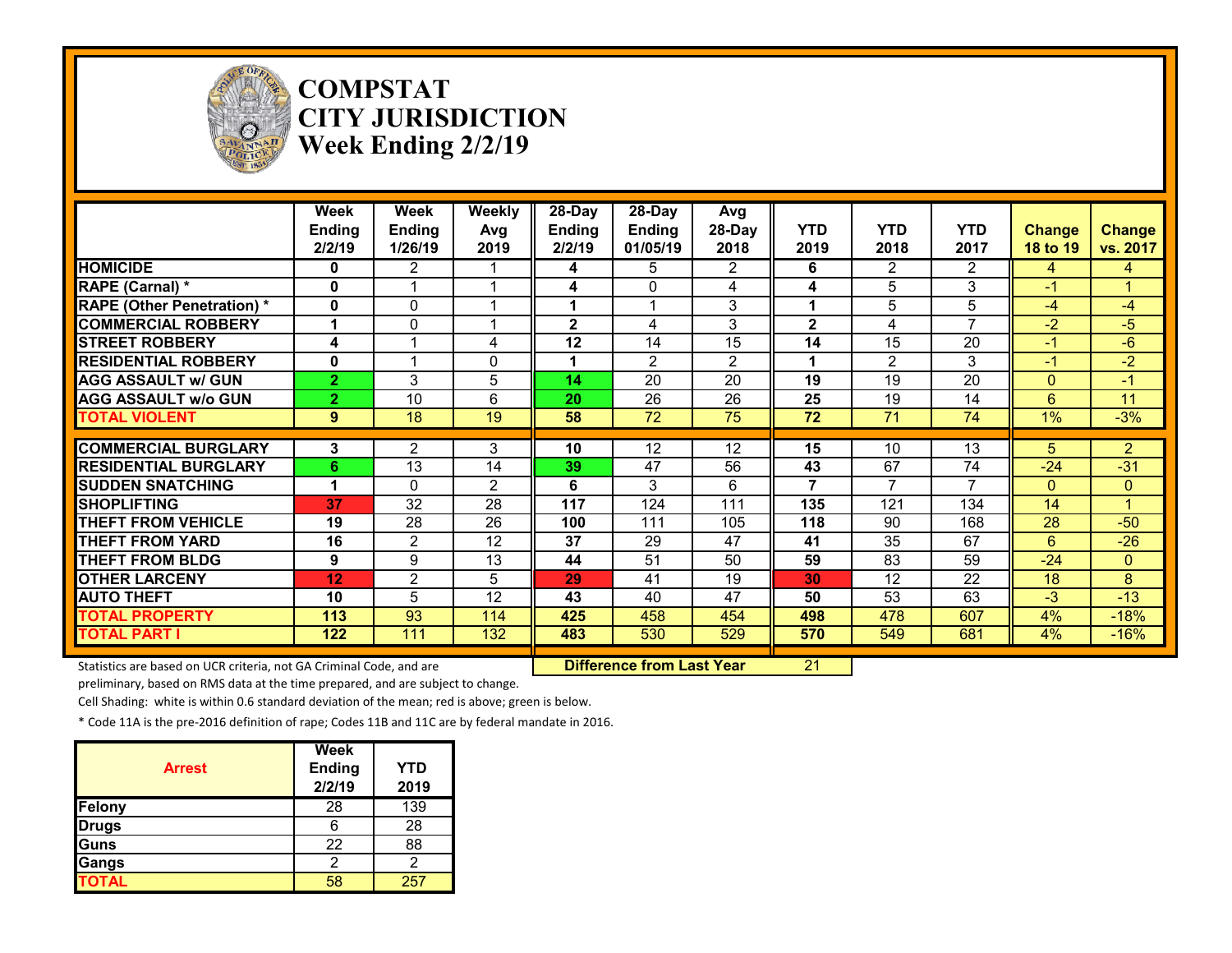

## **COMPSTATNORTH PRECINCTWeek Ending 2/2/19**

**PRECINCT COMMANDER:**

**CAPT. CARY HILL**



|                                   | <b>Week</b><br><b>Ending</b><br>2/2/19 | <b>Week</b><br><b>Ending</b><br>1/26/19 | Weekly<br>Avg<br>2018   | 28-Day<br><b>Ending</b><br>2/2/19 | 28-Day<br><b>Ending</b><br>1/5/19 | Avg<br>28-Day<br>2018 | <b>YTD</b><br>2019 | <b>YTD</b><br>2018 | <b>YTD</b><br>2017 | <b>Change</b><br>18 to 19 | <b>Change</b><br>vs. 2017 |
|-----------------------------------|----------------------------------------|-----------------------------------------|-------------------------|-----------------------------------|-----------------------------------|-----------------------|--------------------|--------------------|--------------------|---------------------------|---------------------------|
| <b>HOMICIDE</b>                   | 0                                      | 0                                       | 0                       |                                   | $\Omega$                          | 0                     | 1                  | 1                  | $\Omega$           | $\Omega$                  |                           |
| RAPE (Carnal) *                   | 0                                      | $\overline{\mathbf{A}}$                 | 0                       | $\mathbf{2}$                      | $\Omega$                          |                       | $\mathbf{2}$       | $\Omega$           | $\mathbf{0}$       | $\overline{2}$            | $\overline{2}$            |
| <b>RAPE (Other Penetration) *</b> | $\bf{0}$                               | $\Omega$                                | $\Omega$                | $\mathbf{0}$                      | $\Omega$                          | 0                     | $\bf{0}$           | 1                  |                    | -1                        | $-1$                      |
| <b>COMMERCIAL ROBBERY</b>         | 1                                      | $\Omega$                                | $\Omega$                | 1                                 | $\Omega$                          | $\Omega$              | 1                  | 0                  | $\Omega$           |                           | 1                         |
| <b>STREET ROBBERY</b>             | 0                                      | $\Omega$                                | -1                      | $\mathbf{2}$                      | 6                                 | 5                     | 3                  | $\overline{7}$     | 15                 | $-4$                      | $-12$                     |
| <b>RESIDENTIAL ROBBERY</b>        | 0                                      | $\Omega$                                | $\Omega$                | $\mathbf 0$                       | $\mathbf{0}$                      | 0                     | 0                  | $\Omega$           | 0                  | $\mathbf{0}$              | $\mathbf{0}$              |
| <b>AGG ASSAULT w/ GUN</b>         | 1                                      | $\overline{\mathbf{A}}$                 | $\overline{ }$          | $\overline{2}$                    | 4                                 | 5                     | 3                  | 4                  | 8                  | $-1$                      | $-5$                      |
| <b>AGG ASSAULT w/o GUN</b>        | $\mathbf{2}$                           | 4                                       | $\overline{2}$          | 9                                 | 6                                 | 8                     | 10                 | 5                  | 8                  | 5                         | $\overline{2}$            |
| <b>TOTAL VIOLENT</b>              | 4                                      | 6                                       | 5                       | 17                                | 16                                | 20                    | 20                 | 18                 | 32                 | 11%                       | $-38%$                    |
|                                   |                                        |                                         |                         |                                   |                                   |                       |                    |                    |                    |                           |                           |
| <b>COMMERCIAL BURGLARY</b>        |                                        | $\overline{2}$                          |                         | 5                                 | 5                                 | 3                     | $\overline{7}$     |                    | 4                  | 6                         | 3                         |
| <b>RESIDENTIAL BURGLARY</b>       |                                        | 0                                       |                         | 5                                 | 3                                 | 6                     | $\overline{7}$     | 8                  | 6                  | $-1$                      | 1                         |
| <b>SUDDEN SNATCHING</b>           |                                        | 0                                       | $\overline{ }$          | $\mathbf{2}$                      | $\Omega$                          | $\overline{2}$        | $\mathbf{2}$       | 2                  | 3                  | $\mathbf{0}$              | $-1$                      |
| <b>SHOPLIFTING</b>                | 5                                      | $\overline{7}$                          | 4                       | 22                                | $\overline{12}$                   | $\overline{18}$       | 22                 | $\overline{20}$    | $\overline{16}$    | $\overline{2}$            | 6                         |
| <b>THEFT FROM VEHICLE</b>         | $\overline{7}$                         | $\overline{7}$                          | 6                       | 20                                | 33                                | 23                    | 23                 | 16                 | 45                 | $\overline{7}$            | $-22$                     |
| <b>THEFT FROM YARD</b>            | $\overline{7}$                         |                                         | 3                       | 15                                | 5                                 | 13                    | 16                 | $\overline{7}$     | 22                 | 9 <sup>°</sup>            | $-6$                      |
| <b>THEFT FROM BLDG</b>            | 6                                      | $\overline{\mathbf{A}}$                 | 3                       | 14                                | 11                                | 14                    | 15                 | 28                 | 16                 | $-13$                     | $-1$                      |
| <b>OTHER LARCENY</b>              | 3                                      | 0                                       | $\overline{\mathbf{A}}$ | 6                                 | 10                                | 6                     | 7                  | 3                  | 4                  | $\overline{4}$            | 3                         |
| <b>AUTO THEFT</b>                 | $\mathbf{0}$                           | $\Omega$                                | 3                       | 6                                 | 9                                 | 10                    | 7                  | 8                  | $\overline{15}$    | $-1$                      | $-\frac{8}{3}$            |
| <b>TOTAL PROPERTY</b>             | 31                                     | 18                                      | 23                      | 95                                | 88                                | 94                    | 106                | 93                 | 131                | 14%                       | $-19%$                    |
| <b>TOTAL PART I</b>               | 35                                     | 24                                      | 28                      | 112                               | 104                               | 114                   | 126                | 111                | 163                | 14%                       | $-23%$                    |

Statistics are based on UCR criteria, not GA Criminal Code, and are **Difference from Last Year** 15

preliminary, based on RMS data at the time prepared, and are subject to change.

Cell Shading: white is within 0.6 standard deviation of the mean; red is above; green is below.

| <b>Arrests</b> | <b>Week</b><br><b>Ending</b><br>2/2/19 | <b>YTD</b><br>2019 |
|----------------|----------------------------------------|--------------------|
| <b>Felony</b>  |                                        |                    |
| <b>Guns</b>    |                                        |                    |
| <b>Drugs</b>   |                                        | 30                 |
| Gangs          |                                        |                    |
| <b>TOTAL</b>   | 16                                     |                    |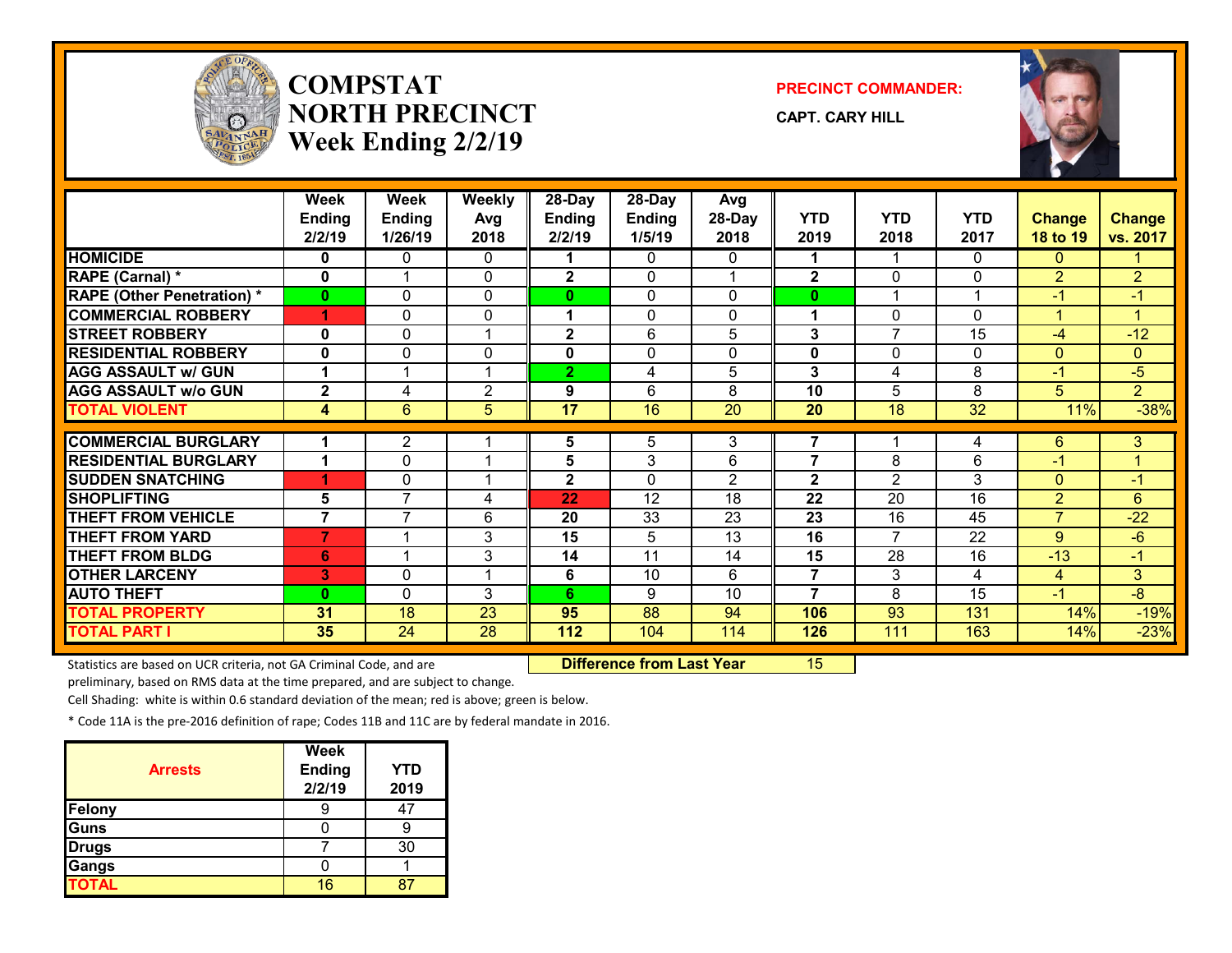

# **COMPSTATCENTRAL PRECINCTWeek Ending 2/2/19**

**PRECINCT COMMANDER:**

**CAPT. BEN HERRON**



|                                   | Week<br><b>Ending</b><br>2/2/19 | Week<br><b>Ending</b><br>1/26/19 | Weekly<br>Avg<br>2018 | 28-Day<br><b>Ending</b><br>2/2/19 | 28-Day<br><b>Ending</b><br>1/5/19 | Avg<br>28-Day<br>2018 | <b>YTD</b><br>2019 | <b>YTD</b><br>2018 | <b>YTD</b><br>2017 | <b>Change</b><br>18 to 19 | <b>Change</b><br>vs. 2017 |
|-----------------------------------|---------------------------------|----------------------------------|-----------------------|-----------------------------------|-----------------------------------|-----------------------|--------------------|--------------------|--------------------|---------------------------|---------------------------|
| <b>HOMICIDE</b>                   | 0                               | 0                                | 0                     | 0                                 | 3                                 |                       | 1                  | 0                  | $\Omega$           |                           |                           |
| <b>RAPE (Carnal) *</b>            | $\bf{0}$                        | $\mathbf{0}$                     | $\mathbf{0}$          | 0                                 | $\Omega$                          |                       | $\bf{0}$           | 1                  | $\overline{2}$     | $-1$                      | $-2$                      |
| <b>RAPE (Other Penetration) *</b> | $\mathbf{0}$                    | 0                                | $\mathbf{0}$          | 1                                 |                                   |                       | 1                  | 1                  | 2                  | $\Omega$                  | $-1$                      |
| <b>COMMERCIAL ROBBERY</b>         | $\mathbf{0}$                    | 0                                | 0                     | 0                                 | $\overline{ }$                    |                       | 0                  | 0                  | $\mathbf{0}$       | $\Omega$                  | $\mathbf{0}$              |
| <b>STREET ROBBERY</b>             |                                 | 0                                |                       | 3                                 | 4                                 | 5                     | 4                  | 5                  | 4                  | $-1$                      | $\mathbf{0}$              |
| <b>RESIDENTIAL ROBBERY</b>        | $\mathbf{0}$                    | 0                                | $\mathbf{0}$          | 0                                 | $\mathbf{0}$                      |                       | 0                  | 1                  | 1                  | $-1$                      | $-1$                      |
| <b>AGG ASSAULT w/ GUN</b>         | $\bf{0}$                        | 2                                | 2                     | 5                                 | $\overline{7}$                    | $\overline{7}$        | 8                  | 5                  | 3                  | 3                         | 5                         |
| <b>AGG ASSAULT w/o GUN</b>        | $\bf{0}$                        | 4                                | $\overline{2}$        | 6                                 | 10                                | $\overline{7}$        | $\overline{7}$     | 6                  | 3                  | 4                         | 4                         |
| <b>TOTAL VIOLENT</b>              | $\blacktriangleleft$            | 6                                | 5                     | $\overline{15}$                   | 26                                | 22                    | 21                 | 19                 | 15                 | 11%                       | 40%                       |
|                                   |                                 |                                  |                       |                                   |                                   |                       |                    |                    |                    |                           |                           |
| <b>COMMERCIAL BURGLARY</b>        | 1                               | 0                                |                       |                                   | $\overline{2}$                    | 3                     |                    | 3                  | 5                  | $-2$                      | $-4$                      |
| <b>RESIDENTIAL BURGLARY</b>       | 3                               | 4                                | 4                     | 11                                | 13                                | 15                    | 12                 | 14                 | 20                 | $-2$                      | $-8$                      |
| <b>SUDDEN SNATCHING</b>           | $\bf{0}$                        | 0                                | $\mathbf{0}$          | $\mathbf{0}$                      | $\Omega$                          |                       | 1                  |                    | $\mathfrak{p}$     | $\Omega$                  | $-1$                      |
| <b>SHOPLIFTING</b>                | 3                               | $\overline{5}$                   | 4                     | 12                                | $\overline{18}$                   | $\overline{17}$       | $\overline{16}$    | 15                 | $\overline{25}$    |                           | $-9$                      |
| <b>THEFT FROM VEHICLE</b>         | $\overline{\mathbf{3}}$         | $\overline{7}$                   | $\overline{7}$        | 18                                | 15                                | 26                    | 18                 | 26                 | 43                 | $-8$                      | $-25$                     |
| <b>THEFT FROM YARD</b>            |                                 |                                  | 4                     | 8                                 | $\overline{12}$                   | 16                    | 11                 | 13                 | 24                 | $-2$                      | $-13$                     |
| <b>THEFT FROM BLDG</b>            | $\bf{0}$                        | $\mathbf{0}$                     | 3                     | 4                                 | 13                                | 13                    | 8                  | 23                 | 12                 | $-15$                     | $-4$                      |
| <b>OTHER LARCENY</b>              | 3                               | 0                                |                       | 13                                | 16                                | 5                     | 14                 | 3                  | 6                  | 11                        | 8                         |
| <b>AUTO THEFT</b>                 | 3                               |                                  | 4                     | 11                                | 11                                | 14                    | 13                 | 15                 | 13                 | $-2$                      | $\overline{0}$            |
| <b>TOTAL PROPERTY</b>             | 17                              | 18                               | 27                    | 78                                | 100                               | 109                   | 94                 | 113                | 150                | $-17%$                    | $-37%$                    |
| <b>TOTAL PART I</b>               | 18                              | 24                               | 33                    | 93                                | 126                               | 131                   | 115                | 132                | 165                | $-13%$                    | $-30%$                    |

Statistics are based on UCR criteria, not GA Criminal Code, and are **Difference from Last Year** -17

preliminary, based on RMS data at the time prepared, and are subject to change.

Cell Shading: white is within 0.6 standard deviation of the mean; red is above; green is below.

| <b>Arrests</b> | <b>Week</b><br><b>Ending</b><br>2/2/19 | YTD<br>2019 |
|----------------|----------------------------------------|-------------|
| Felony         |                                        | 34          |
| <b>Drugs</b>   |                                        |             |
| Guns           | 3                                      |             |
| Gangs          |                                        |             |
| <b>TOTAL</b>   |                                        | 55          |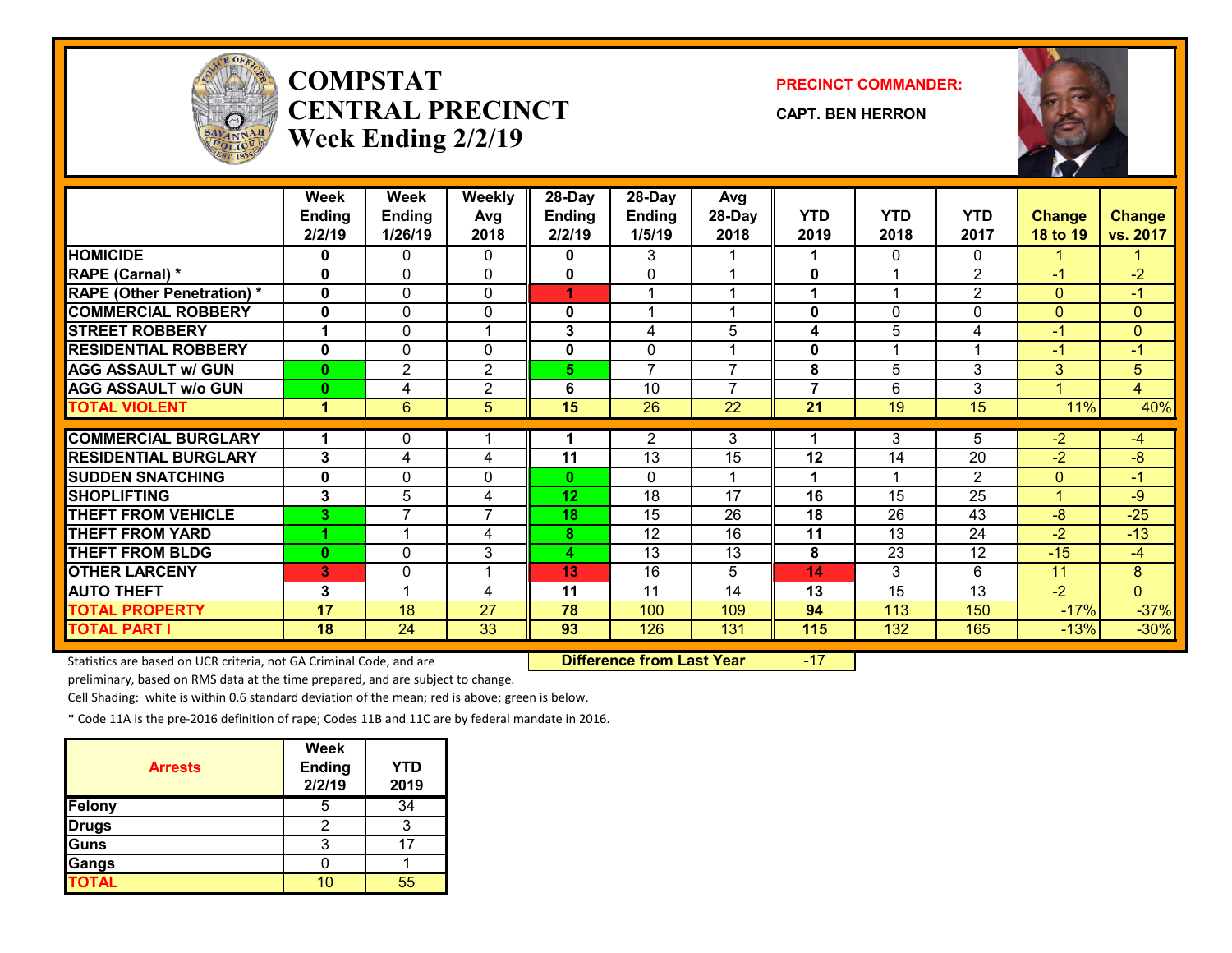

## **COMPSTATSOUTH PRECINCTWeek Ending 2/2/19**

#### **PRECINCT COMMANDER:**

**CAPT. MICHELLE HALFORD**



|                                   | <b>Week</b><br><b>Ending</b><br>2/2/19 | Week<br><b>Ending</b><br>1/26/19 | Weekly<br>Avg<br>2018 | 28-Day<br><b>Ending</b><br>2/2/19 | 28-Day<br><b>Ending</b><br>1/5/19 | Avg<br>28-Day<br>2018 | <b>YTD</b><br>2019 | <b>YTD</b><br>2018 | <b>YTD</b><br>2017 | <b>Change</b><br>18 to 19 | <b>Change</b><br>vs. 2017 |
|-----------------------------------|----------------------------------------|----------------------------------|-----------------------|-----------------------------------|-----------------------------------|-----------------------|--------------------|--------------------|--------------------|---------------------------|---------------------------|
| <b>HOMICIDE</b>                   | 0                                      |                                  | 0                     | 2.                                |                                   | 0                     | 3                  | 0                  |                    | 3                         | $\overline{2}$            |
| <b>RAPE (Carnal) *</b>            | 0                                      | $\Omega$                         | 0                     |                                   | $\Omega$                          |                       |                    | 3                  |                    | $-2$                      | $\overline{0}$            |
| <b>RAPE (Other Penetration) *</b> | 0                                      | 0                                | 0                     | $\mathbf{0}$                      | $\mathbf{0}$                      |                       | $\bf{0}$           | $\overline{2}$     | $\Omega$           | $-2$                      | $\overline{0}$            |
| <b>COMMERCIAL ROBBERY</b>         | 0                                      | 0                                | $\mathbf{0}$          | 0                                 | 3                                 |                       | 0                  | 3                  | 3                  | $-3$                      | $-3$                      |
| <b>STREET ROBBERY</b>             | 1                                      | 0                                | 1                     | 3                                 | 0                                 | 3                     | 3                  | $\overline{2}$     | 0                  |                           | 3                         |
| <b>RESIDENTIAL ROBBERY</b>        | $\mathbf{0}$                           | 0                                | 0                     | 0                                 |                                   |                       | 0                  |                    | 0                  | $-1$                      | $\overline{0}$            |
| <b>AGG ASSAULT w/ GUN</b>         | $\mathbf{0}$                           | 0                                | 1                     | 3                                 | 4                                 | 2                     | 3                  | $\overline{2}$     | 3                  |                           | $\overline{0}$            |
| <b>AGG ASSAULT w/o GUN</b>        | $\bf{0}$                               |                                  | 1                     | $\mathbf{2}$                      | 5                                 | 4                     | 4                  | 4                  | 0                  | $\Omega$                  | $\overline{4}$            |
| <b>TOTAL VIOLENT</b>              | 1                                      | $\overline{2}$                   | 3                     | 11                                | 14                                | 14                    | 14                 | $\overline{17}$    | 8                  | $-18%$                    | 75%                       |
|                                   |                                        |                                  |                       |                                   |                                   |                       |                    |                    |                    |                           |                           |
| <b>COMMERCIAL BURGLARY</b>        | 1                                      | 0                                |                       | 4                                 | 4                                 | 5                     | 6                  | 5                  | 3                  |                           | 3                         |
| <b>RESIDENTIAL BURGLARY</b>       | $\mathbf{0}$                           |                                  | 4                     | 4                                 | $\overline{7}$                    | 15                    | 4                  | 16                 | 16                 | $-12$                     | $-12$                     |
| <b>SUDDEN SNATCHING</b>           | $\bf{0}$                               | 0                                | 0                     | $\mathbf{2}$                      |                                   |                       | $\mathbf{2}$       | $\overline{2}$     | $\mathbf{0}$       | $\Omega$                  | $\overline{2}$            |
| <b>SHOPLIFTING</b>                | 21                                     | 18                               | 13                    | 71                                | 72                                | 53                    | 81                 | 53                 | 65                 | 28                        | 16                        |
| <b>THEFT FROM VEHICLE</b>         | 5                                      | 8                                | $\overline{7}$        | 30                                | 20                                | 28                    | 36                 | 23                 | 42                 | 13                        | $-6$                      |
| <b>THEFT FROM YARD</b>            | 4                                      | 0                                | 2                     | 8                                 | 3                                 | 8                     | 8                  | 6                  | 13                 | $\overline{2}$            | -5                        |
| <b>THEFT FROM BLDG</b>            | $\mathbf{2}$                           | 3                                | 3                     | 15                                | 15                                | $\overline{12}$       | $\overline{21}$    | 16                 | 24                 | 5                         | -3                        |
| <b>OTHER LARCENY</b>              | 1                                      |                                  | 1                     | 4                                 | 5                                 | $\overline{2}$        | 4                  | $\overline{2}$     | 8                  | $\overline{2}$            | $-4$                      |
| <b>AUTO THEFT</b>                 |                                        | $\overline{2}$                   | 3                     | 10                                | 10                                | 11                    | 10                 | 14                 | 13                 | $-4$                      | $-3$                      |
| <b>TOTAL PROPERTY</b>             | 35                                     | 33                               | 34                    | 148                               | 137                               | 136                   | 172                | 137                | 184                | 26%                       | $-7%$                     |
| <b>TOTAL PART I</b>               | 36                                     | 35                               | 37                    | 159                               | 151                               | 150                   | 186                | 154                | 192                | 21%                       | $-3%$                     |

Statistics are based on UCR criteria, not GA Criminal Code, and are **Difference from Last Year** 32

preliminary, based on RMS data at the time prepared, and are subject to change.

Cell Shading: white is within 0.6 standard deviation of the mean; red is above; green is below.

| <b>Arrests</b> | <b>Week</b><br><b>Ending</b><br>2/2/19 | <b>YTD</b><br>2019 |
|----------------|----------------------------------------|--------------------|
| Felony         | 5                                      | 18                 |
| <b>Drugs</b>   | З                                      | 5                  |
| Gungs          |                                        |                    |
| Gangs          |                                        |                    |
| <b>TOTAL</b>   | 12                                     | 32                 |